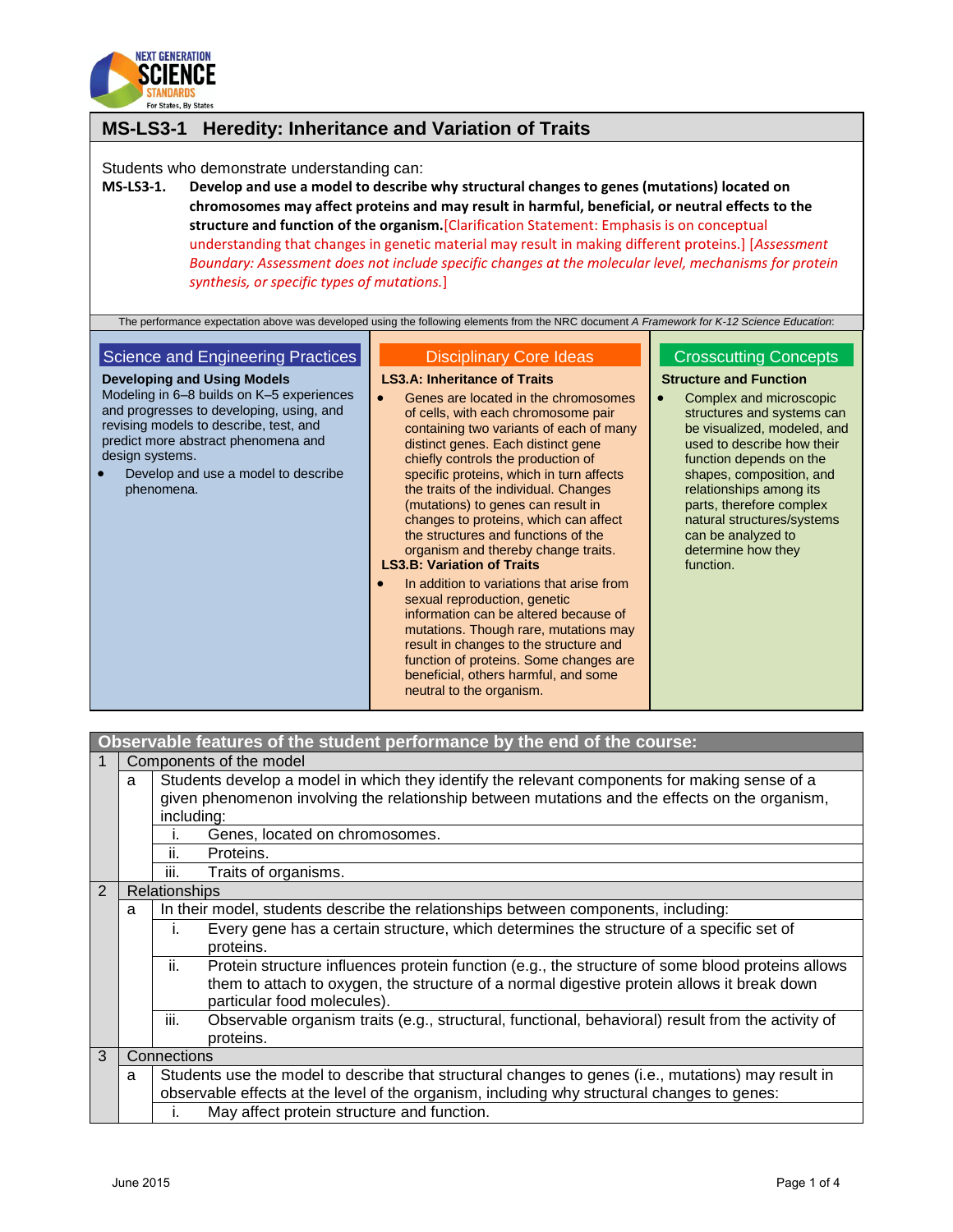|  | May affect how proteins contribute to observable structures and functions in organisms.<br>ii.                                                                                                       |
|--|------------------------------------------------------------------------------------------------------------------------------------------------------------------------------------------------------|
|  | iii.<br>May result in trait changes that are beneficial, harmful, or neutral for the organism.                                                                                                       |
|  | Students use the model to describe that beneficial, neutral, or harmful changes to protein function<br>can cause beneficial, neutral, or harmful changes in the structure and function of organisms. |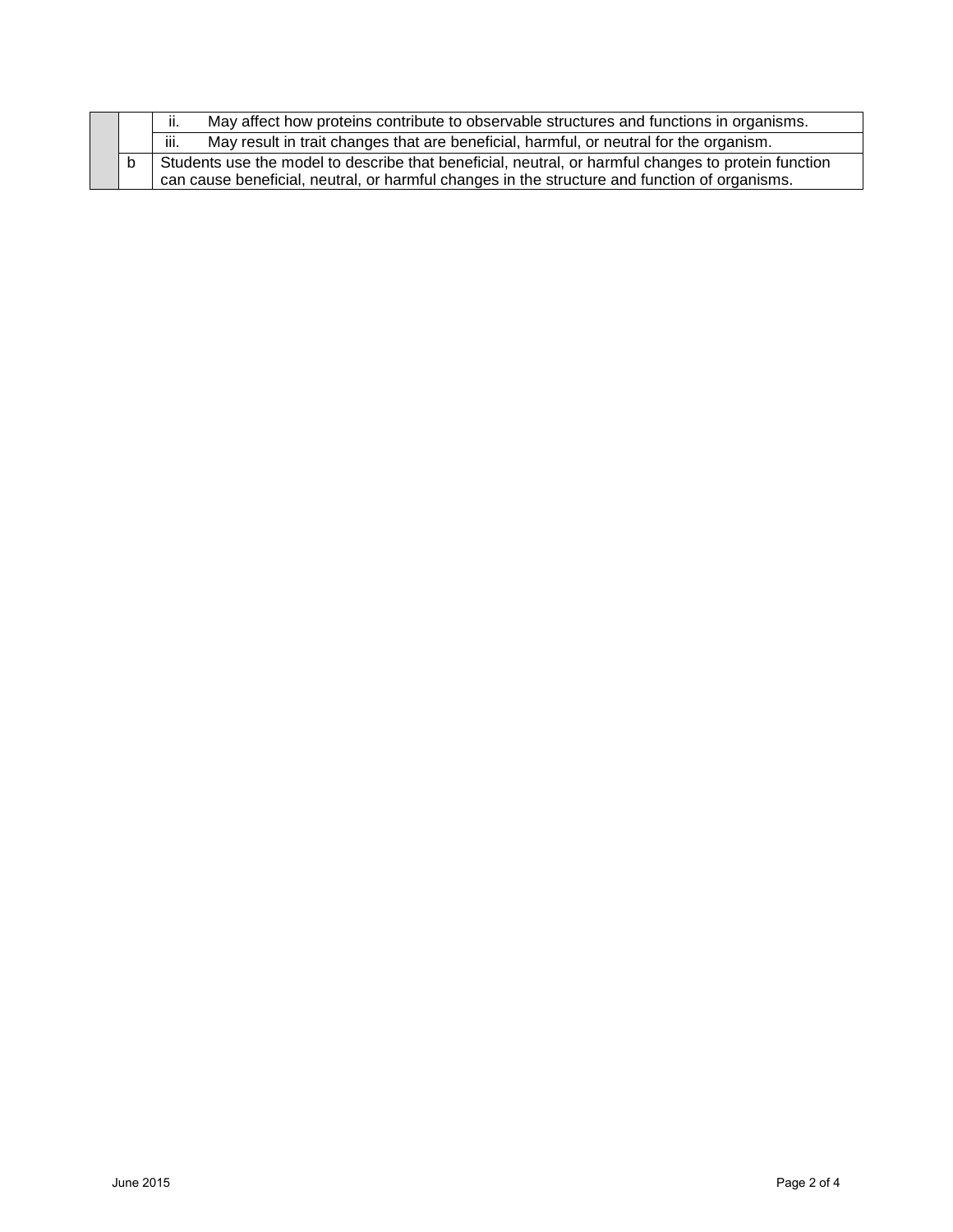# **MS-LS3-2 Heredity: Inheritance and Variation of Traits**

Students who demonstrate understanding can:

**MS-LS3-2. Develop and use a model to describe why asexual reproduction results in offspring with identical genetic information and sexual reproduction results in offspring with genetic variation.** [Clarification Statement: Emphasis is on using models such as Punnett squares, diagrams, and simulations to describe the cause and effect relationship of gene transmission from parent(s) to offspring and resulting genetic variation.]

| The performance expectation above was developed using the following elements from the NRC document A Framework for K-12 Science Education:                                                                                                                                                                                |                                                                                                                                                                                                                                                                                                                                                                                                                                                                                                                                                                                                                                                                                                                                                                                                                          |                                                                                                                                                            |  |  |
|---------------------------------------------------------------------------------------------------------------------------------------------------------------------------------------------------------------------------------------------------------------------------------------------------------------------------|--------------------------------------------------------------------------------------------------------------------------------------------------------------------------------------------------------------------------------------------------------------------------------------------------------------------------------------------------------------------------------------------------------------------------------------------------------------------------------------------------------------------------------------------------------------------------------------------------------------------------------------------------------------------------------------------------------------------------------------------------------------------------------------------------------------------------|------------------------------------------------------------------------------------------------------------------------------------------------------------|--|--|
| Science and Engineering Practices<br><b>Developing and Using Models</b><br>Modeling in 6–8 builds on K–5 experiences<br>and progresses to developing, using, and<br>revising models to describe, test, and<br>predict more abstract phenomena and<br>design systems.<br>Develop and use a model to describe<br>phenomena. | <b>Disciplinary Core Ideas</b><br><b>LS1.B: Growth and Development of</b><br><b>Organisms</b><br>Organisms reproduce, either sexually or<br>asexually, and transfer their genetic<br>information to their offspring. (secondary)<br><b>LS3.A: Inheritance of Traits</b><br>Variations of inherited traits between<br>parent and offspring arise from genetic<br>differences that result from the subset of<br>chromosomes (and therefore genes)<br>inherited.<br><b>LS3.B: Variation of Traits</b><br>In sexually reproducing organisms, each<br>parent contributes half of the genes<br>acquired (at random) by the offspring.<br>Individuals have two of each chromosome<br>and hence two alleles of each gene, one<br>acquired from each parent. These<br>versions may be identical or may differ<br>from each other. | <b>Crosscutting Concepts</b><br><b>Cause and Effect</b><br>Cause and effect<br>relationships may be<br>used to predict<br>phenomena in natural<br>systems. |  |  |

|   | Observable features of the student performance by the end of the course:     |                                                                                                                                                                                                                                                                                       |  |  |  |  |
|---|------------------------------------------------------------------------------|---------------------------------------------------------------------------------------------------------------------------------------------------------------------------------------------------------------------------------------------------------------------------------------|--|--|--|--|
|   |                                                                              | Components of the model                                                                                                                                                                                                                                                               |  |  |  |  |
|   | a                                                                            | Students develop a model (e.g., Punnett squares, diagrams, simulations) for a given phenomenon<br>involving the differences in genetic variation that arise from sexual and asexual reproduction. In the<br>model, students identify and describe the relevant components, including: |  |  |  |  |
|   |                                                                              | Chromosome pairs, including genetic variants, in asexual reproduction:<br>i.                                                                                                                                                                                                          |  |  |  |  |
|   |                                                                              | Parents.<br>$1_{-}$                                                                                                                                                                                                                                                                   |  |  |  |  |
|   |                                                                              | Offspring.<br>2.                                                                                                                                                                                                                                                                      |  |  |  |  |
|   | ii.<br>Chromosome pairs, including genetic variants, in sexual reproduction: |                                                                                                                                                                                                                                                                                       |  |  |  |  |
|   |                                                                              | Parents.<br>1.                                                                                                                                                                                                                                                                        |  |  |  |  |
|   |                                                                              | Offspring.<br>2.                                                                                                                                                                                                                                                                      |  |  |  |  |
| 2 | <b>Relationships</b>                                                         |                                                                                                                                                                                                                                                                                       |  |  |  |  |
|   | a                                                                            | In their model, students describe the relationships between components, including:                                                                                                                                                                                                    |  |  |  |  |
|   |                                                                              | During reproduction (both sexual and asexual), parents transfer genetic information in the<br>İ.<br>form of genes to their offspring.                                                                                                                                                 |  |  |  |  |
|   |                                                                              | ii.<br>Under normal conditions, offspring have the same number of chromosomes, and therefore<br>genes, as their parents.                                                                                                                                                              |  |  |  |  |
|   |                                                                              | iii.<br>During asexual reproduction, a single parent's chromosomes (one set) are the source of<br>genetic material in the offspring.                                                                                                                                                  |  |  |  |  |
|   |                                                                              | During sexual reproduction, two parents (two sets of chromosomes) contribute genetic<br>iv.<br>material to the offspring.                                                                                                                                                             |  |  |  |  |